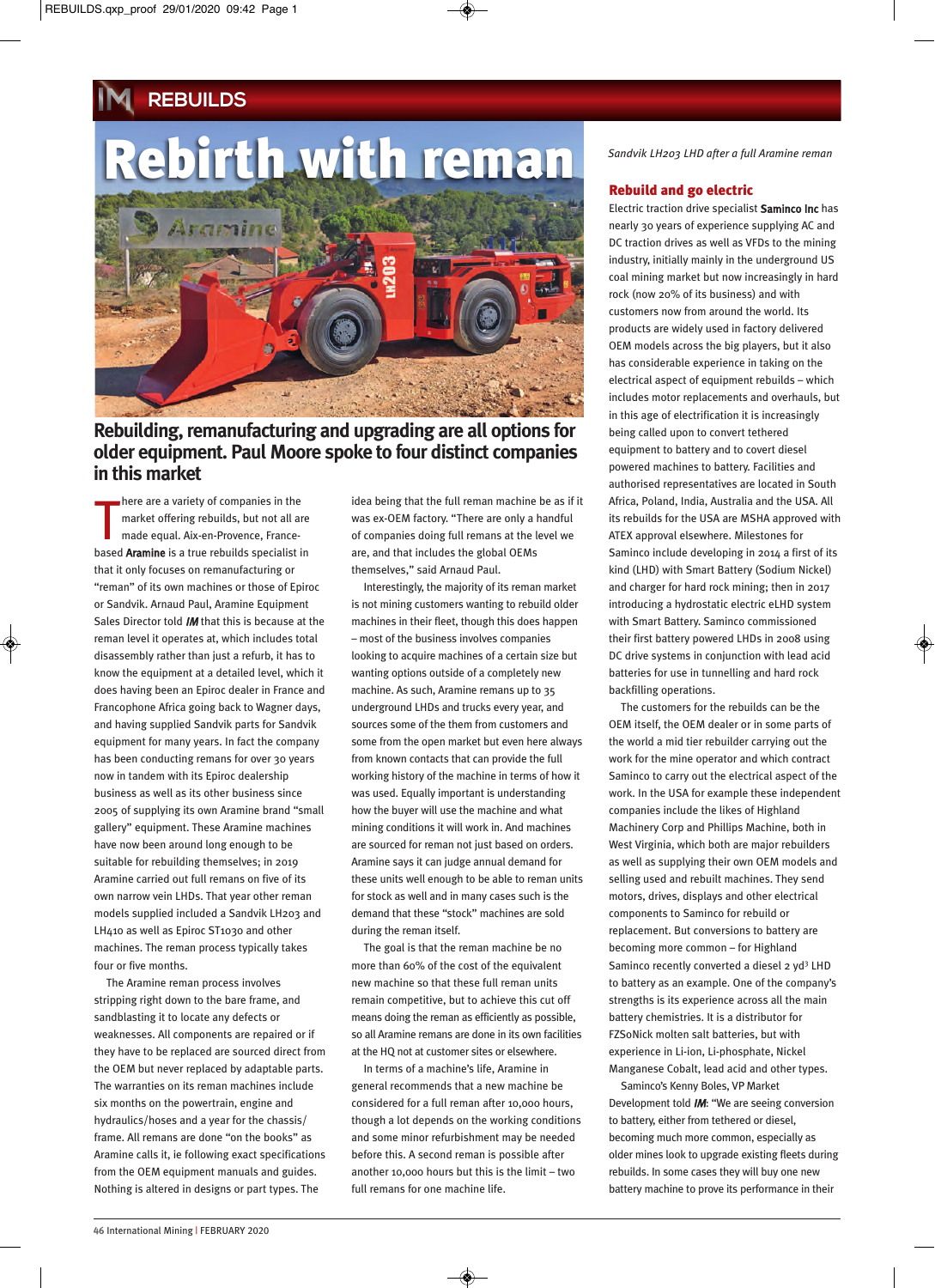**REBUILDS**



*Before and After - images of an LHD rebuild where electric drives and battery electric specialist Saminco converted the machine from diesel to battery power for the lead rebuilder, client Highland Machinery*

mining conditions but then opt to convert the rest. Of course any conversion is a challenge, especially when it comes to the resulting weight displacement and in space terms where to put the traction motors, hydraulic pump motors etc, but we have some of the broadest experience in the industry."

Canada and Scandinavia are the hotspots currently, both for new battery machines and battery conversions, but interest in increasing in the rest of the world, including India and China. In China for example, Saminco has now converted numerous scoops to battery from diesel. While other global groups like Siemens, ABB, GE (Wabtec), Danfoss etc are also working on supplying battery propulsion solutions for mining equipment, including conversions, Saminco's depth of experience as well as its smaller size means it can take on smaller projects of just one or a few machines right up to whole fleets and also stands out in having experience that cuts across the coal and hard rock divide in mining.

Most recently, Saminco has signed a deal with two major underground hard rock mining equipment OEMs, one in the USA and one in South America, where it is exclusively carrying out work for them on both conversions to battery and the development of battery systems for new machines for these companies. The deals are expected to be announced at MINExpo 2020 later this year.

# Comminution: Upgrading designs

Maintaining high equipment availability rates is crucial for any mine. For this reason, Codelco's

Division Andina copper operation needed to perform a crusher upgrade to their Symons crusher. This is the second upgrade by Metso for this customer – one of the most important mining sites in the region. To achieve the needed increase in availability, the equipment's setting time was reduced, as were its bowl removal time and its adjustment ring removal time. These various upgrades have reduced maintenance

times and, with it, injury risk – and have led to increased uptime.

Mining production rates have risen over the last few years, so it is necessary to maintain high equipment availability rates. In order to meet this challenge, it became important to upgrade the site's crushers.

Division Andina, Codelco's mining site in the mountain range of the Valparaiso Region, 80 km from Santiago, needed to increase its coefficient of performance in its tertiary and quaternary plants. Given this situation, there were two options: purchase new equipment or update the existing units.

The Symons 7' crushers working at the client's mining site belonged to the older generation of these machines, that is, machines installed prior to the 1980s. The main factors that affected the coefficient of performance of the mine's ageing Symons 7' crushers were:

- $\blacksquare$  Stalling (mineral, iron, wood, etc caught in its crushing chamber) and the fact that the units had to go into maintenance for long periods of time without warning; these issues ultimately led to lower production.
- $\blacksquare$  The time associated with operational adjustments to the equipment, such as its close setting, which had to be carried out at least twice every shift. This generated complications due to its older configuration, which involved a piston rack and, for each



- Over 12,000 electric traction drives sold since 1992
- For underground mining vehicles, feeder breakers, ventilation fans, conveyors and highwall miners
- MSHA, ATEX and IECEx approvals
- Introduced FIRST Smart Battery eLHD system (Sodium Nickel) and charger for hard rock mining in 2 2014.

Diesel & tethered system conversions to electric battery vehicles begun in 2011.